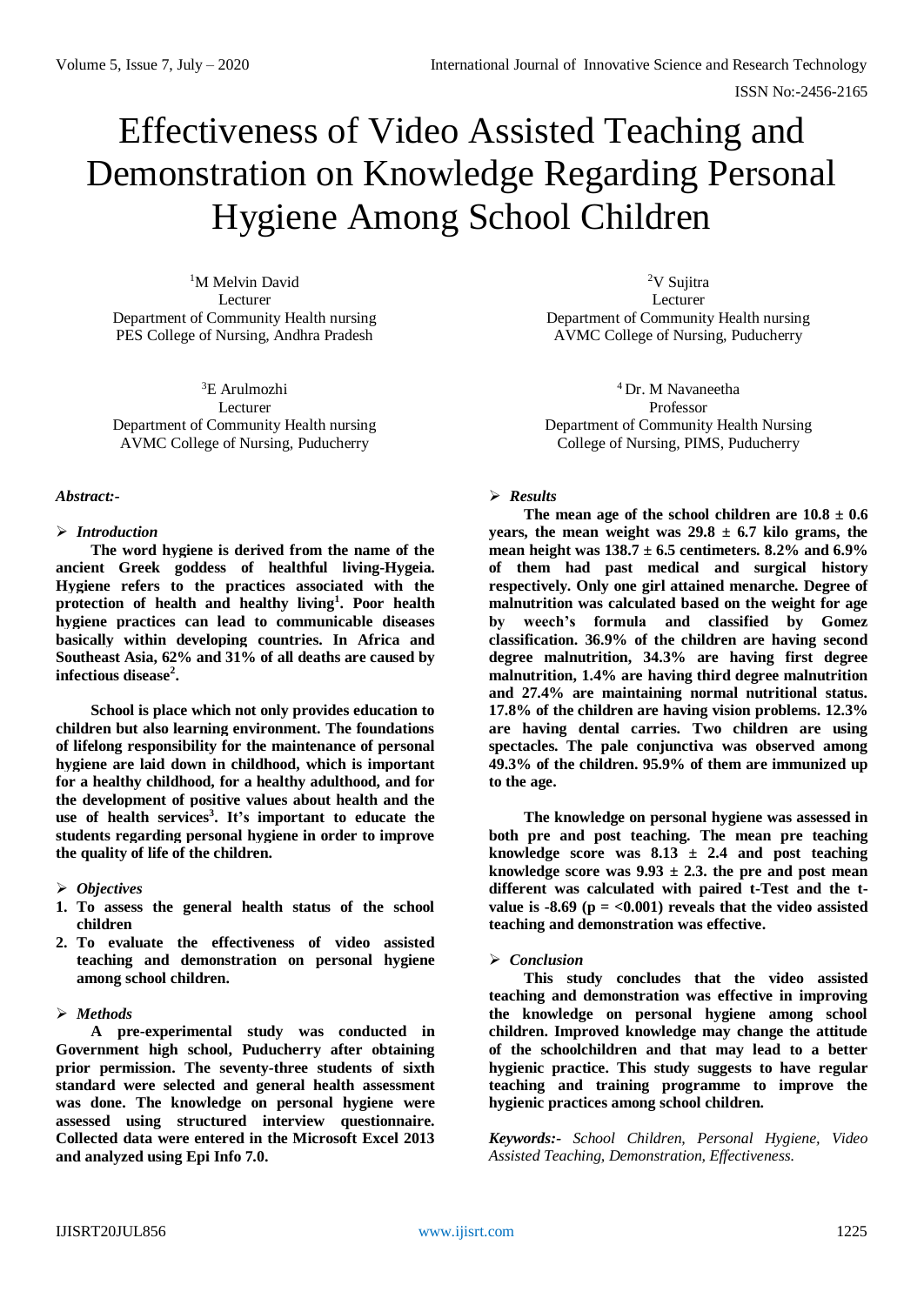ISSN No:-2456-2165

## **I. INTRODUCTION**

The word hygiene is derived from the name of the ancient Greek goddess of healthful living-Hygeia. Hygiene refers to the practices associated with the protection of health and healthy living<sup>1</sup>. Poor health hygiene practices can lead to communicable diseases basically within developing countries. In Africa and Southeast Asia, 62% and 31% of all deaths are caused by infectious disease<sup>2</sup>.

School is place which not only provides education to children but also learning environment. The foundations of lifelong responsibility for the maintenance of personal hygiene are laid down in childhood, which is important for a healthy childhood, for a healthy adulthood, and for the development of positive values about health and the use of health services<sup>3</sup>. It's important to educate the students regarding personal hygiene in order to improve the quality of life of the children.

## **II. MATERIALS AND METHODS**

A pre-experimental study was conducted in Government high school, Puducherry after obtaining prior

permission. The seventy-three students of sixth standard were selected and general health assessment was done. The knowledge on personal hygiene were assessed using structured interview questionnaire. Collected data's were entered in the Microsoft Excel 2013 and analyzed using Epi Info 7.0.

## **III. RESULTS**

The study result shows that the mean age of the school children are  $10.8 \pm 0.6$  years, the mean weight was 29.8  $\pm$ 6.7 kilo grams, the mean height was  $138.7 \pm 6.5$  centimeters. 8.2% and 6.9% of them had past medical and surgical history respectively. Only one girl attained menarche. Degree of malnutrition was calculated based on the weight for age by weech's formula and classified by Gomez classification. 36.9% of the children are having second degree malnutrition, 34.3% are having first degree malnutrition, 1.4% are having third degree malnutrition and 27.4% are maintaining normal nutritional status. 17.8% of the children are having vision problems. 12.3% are having dental carries. Two children are using spectacles. The pale conjunctiva was observed among 49.3% of the children. 95.9% of them are immunized upto the age.



Fig 1:- Level of knowledge on personal hygiene among school children  $N = 73$ 

The above figure shows that comparison of level of knowledge on personal hygiene between pre and post teaching among school children.

| S. No | <b>Teaching</b> | Mean | <b>SD</b> | t-Value | p- Value    |
|-------|-----------------|------|-----------|---------|-------------|
|       | Pre-Teaching    | 8.13 | 2.4       | $-8.69$ | $<$ $0.001$ |
| ⊷     | Post-Teaching   | 9.93 | 2.3       |         |             |

Table 1:- Effectiveness of video assisted teaching and demonstration on knowledge regarding personal hygiene among school children N=73